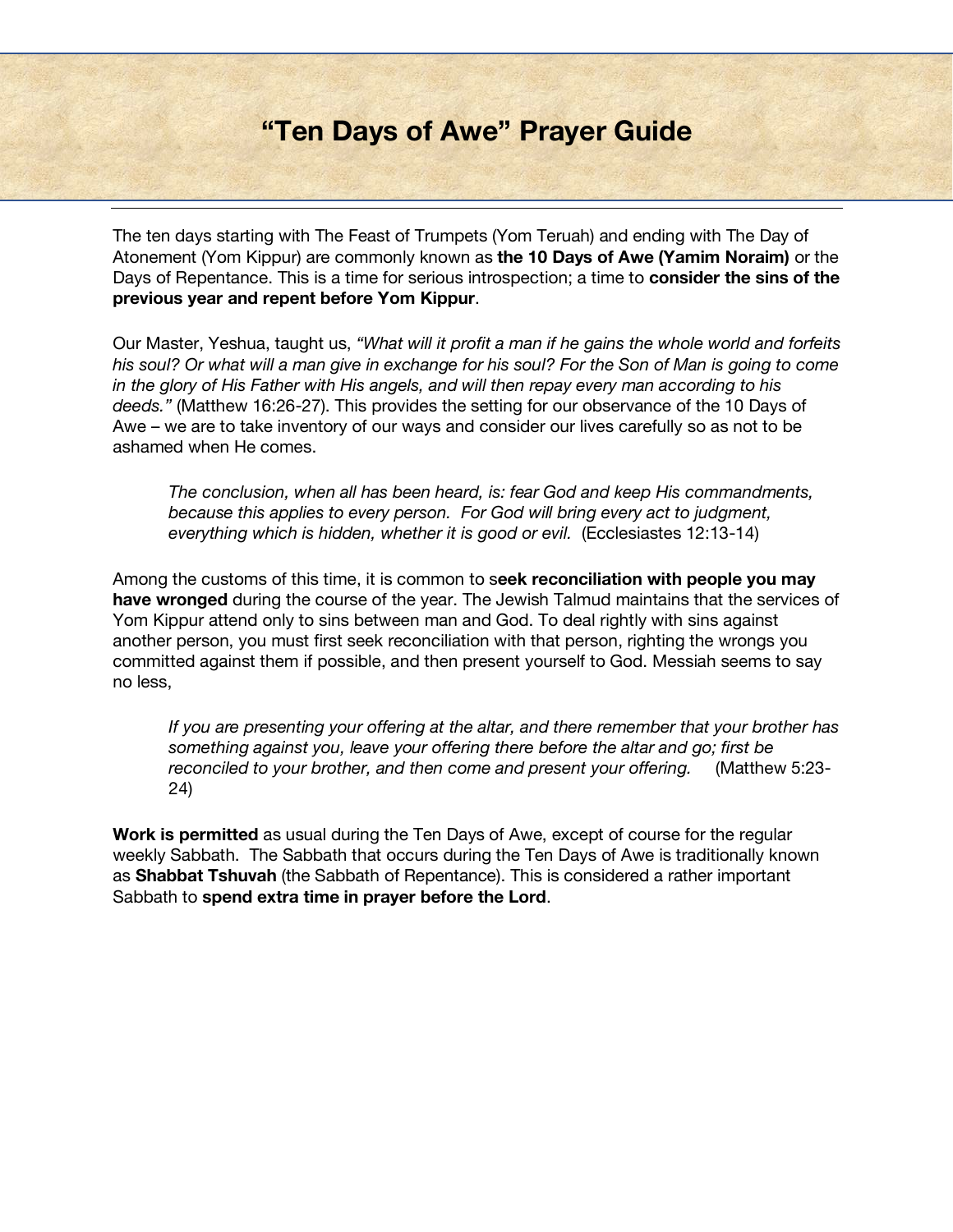## Day 1: **Your Personal Walk With God**

Look for ways to strengthen your moral behavior by knowing and walking faithfully in the commandments. Do you have daily routines of faithfulness? How is your prayer life, your time in Scripture, and your attendance at worship? Do you make excuses for when you are less than faithful? Is God the first priority, or if something comes up, do you give up the things of God to do other things?

Your Response:

## Day 2: **Your Relationship with Spouse (or parents if not married)**

How is your attention to special times with spouse (or parents)? Do you only do what is necessary or do you show them they are special and loved? Do you teach your spouse about the Lord and His Word? Women, do you submit? Men, are you devoted? Is there love and care and special times in both directions? How could you do better? Do you pray with them? What do you do to help in their spiritual growth?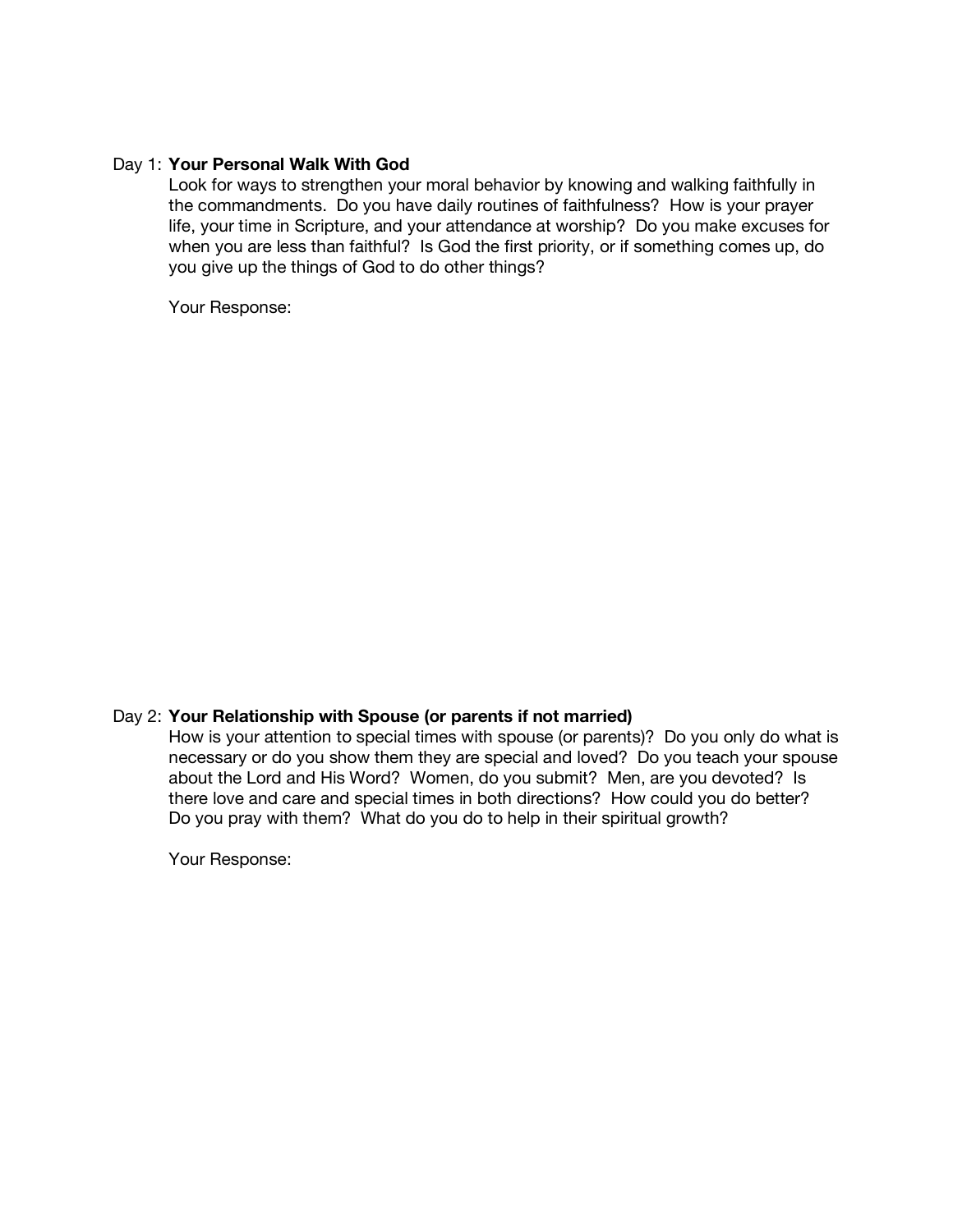## Day 3: **Children (or parents if without kids of your own)**

Do you have a routine of prayer with kids (or parents)? Are you teaching them daily or weekly in the Scriptures (not just hit or miss times)? Do they know the Scriptures directly? How well? Do you have a set time to teach them? Do you regularly show your love and say so to them? Are your children accepting your encouragement as well as your discipline? Are you consistent and fair? Is anger or softness an issue in your parenting? Do you have them in youth groups (are your parents in adult groups) that teach biblically and not just recreational? Where could you improve?

Your Response:

#### Day 4: **Your Church Family**

Are you diligent when it is inconvenient to attend or only as it "works out". Is church a priority over work and other social opportunities? Do you concern yourself over the health of the church and others in it?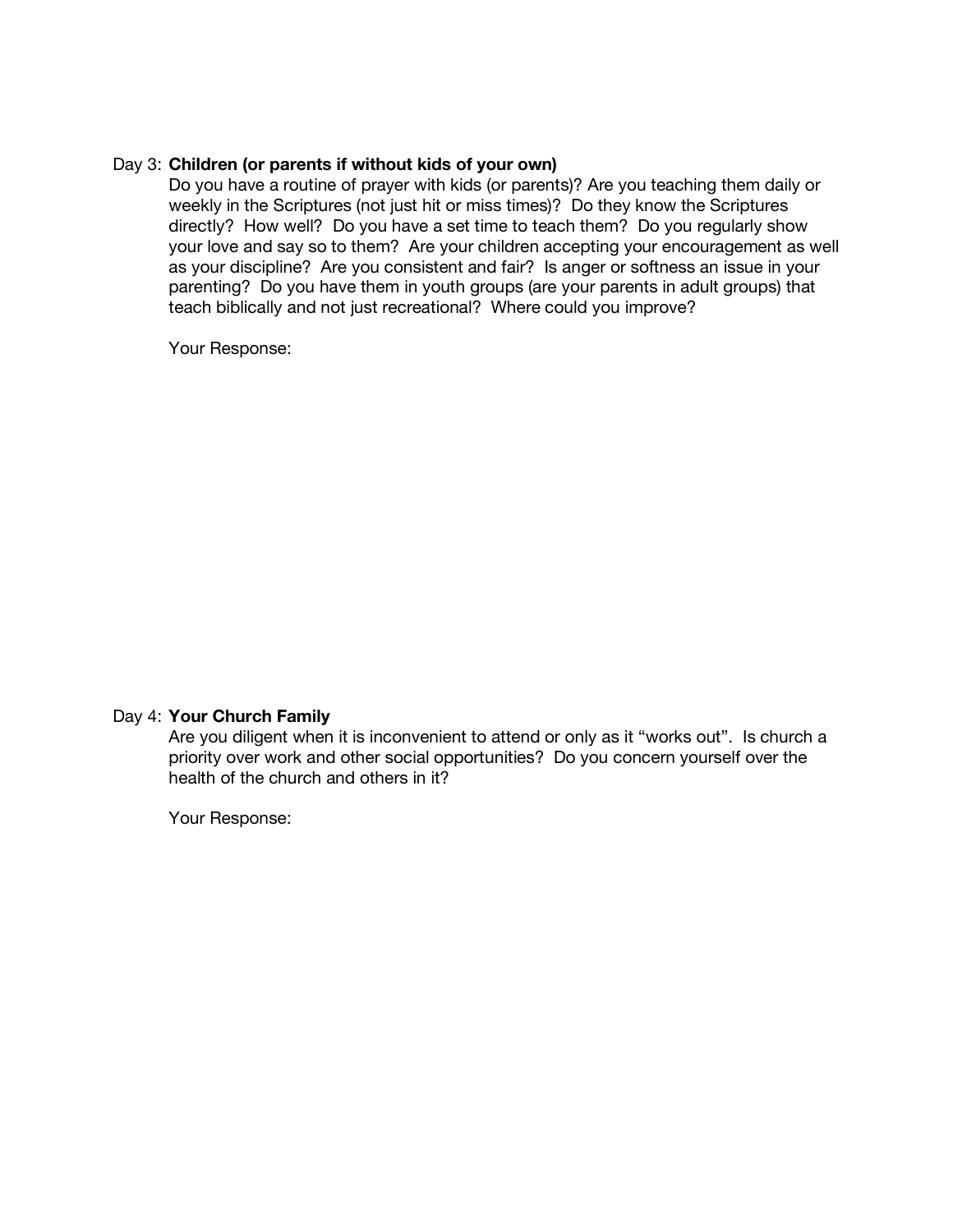## Day 5: **Do you give yourself to the oneness of the believers?**

Are others more important them you? Do you support the church financially? Do you prepare for Bible study by reading before coming? Do you pray for the church and your brothers and sisters? Do you make calls to those in need of encouragement or correction? Do you know others well enough to know if they have concerns?

Your Response:

## Day 6: **Your Ministry at Work (or school)**

Do you look for opportunities to talk of the Lord and the Scripture's teaching as situations or relationships develop? Do you avoid ungodly music, conversations, and situations at work or permit/partake in them? Do you only add righteous opportunities and things to enter the workplace by your hands (gossip, music, etc.)? Are you salt to your workplace or are you silent or conforming? Are you a model employee or one who "demands their rights?"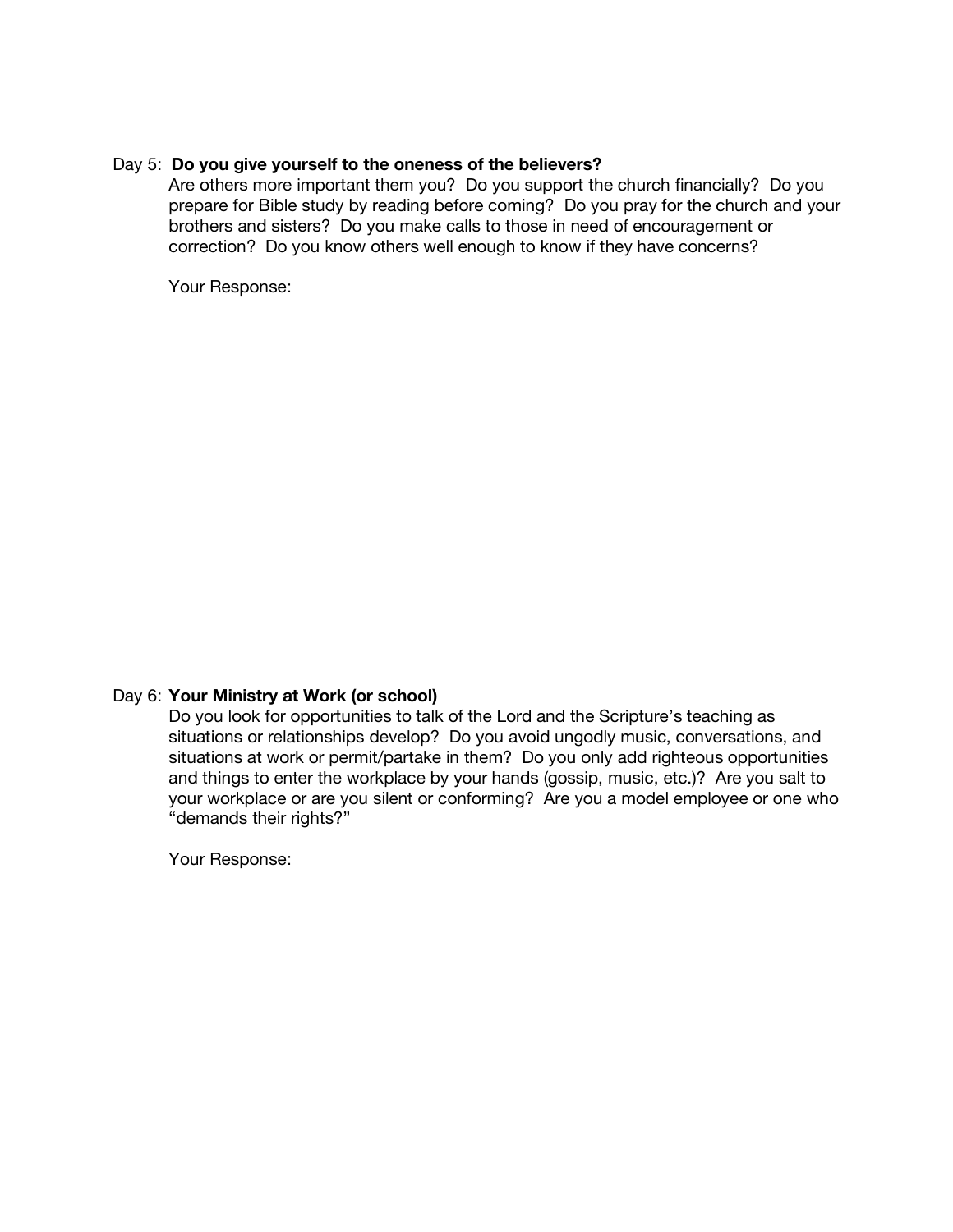## Day 7: **Ministry to the Lost**

Are you a witness with your mouth? Do you give tracts? Do you give advice from the Bible and let people know that it came from the Bible? Are you helping others? Do you hope for an opportunity to share Christ with others? Do you tell others quickly that you are a Christian? Do you invite others to church?

Your Response:

## Day 8: **Our Country and the World**

Are you involved in writing the government on issues? Do you vote? Do you pray for our leaders? Do so now and ask God to forgive and guide. Pray for the leaders of Israel and for them to come to Christ. Pray for the schools as they teach our children. Do you than God for the servicemen who gave us freedom to speak of Christ and worship as we wish?